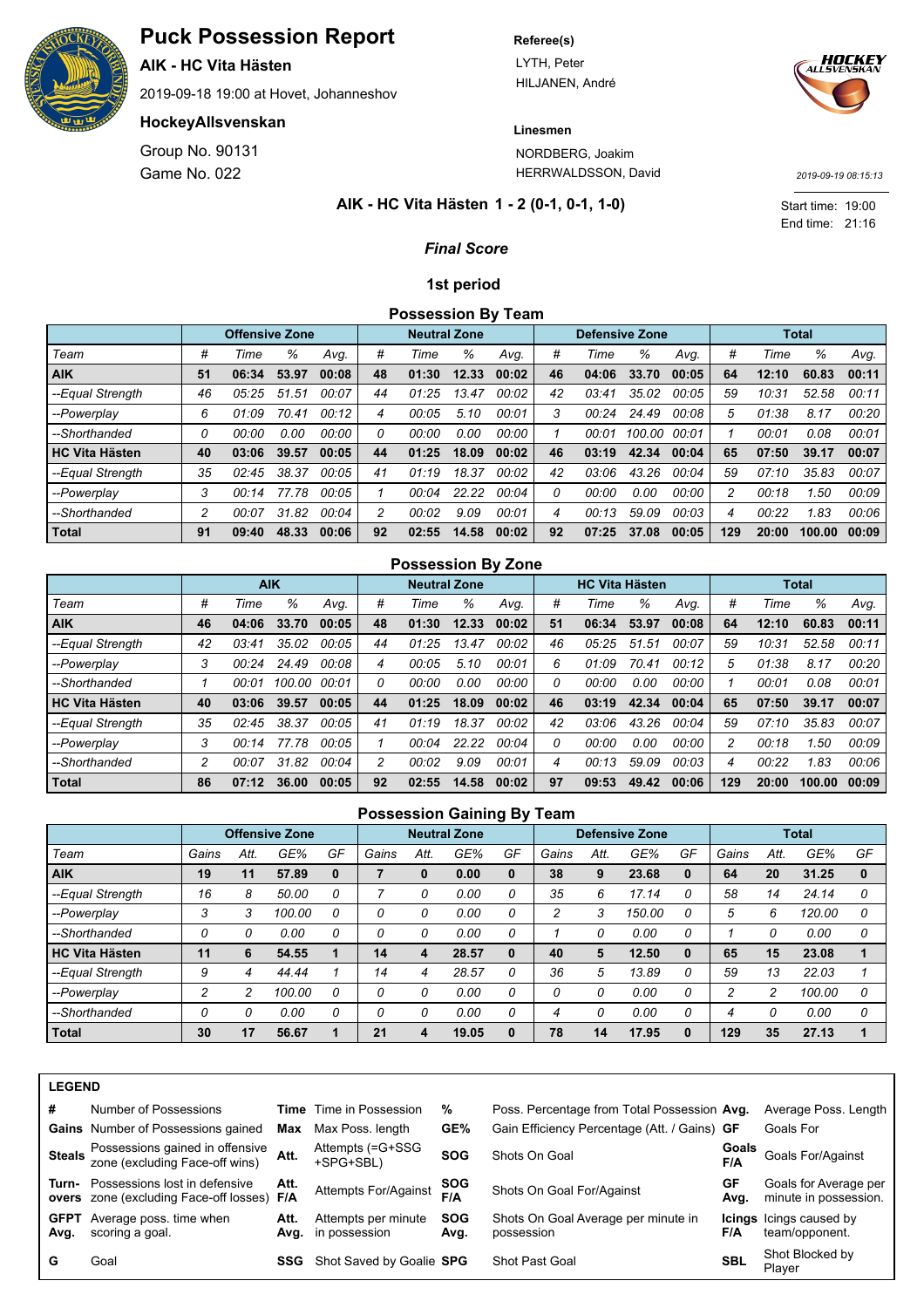

**AIK - HC Vita Hästen**

2019-09-18 19:00 at Hovet, Johanneshov

## **HockeyAllsvenskan**

Game No. 022 Group No. 90131

#### **Referee(s)**

LYTH, Peter HILJANEN, André



## **Linesmen**

NORDBERG, Joakim HERRWALDSSON, David

*2019-09-19 08:15:13*

### **2nd period**

|                       | <b>Possession By Team</b><br><b>Neutral Zone</b><br><b>Defensive Zone</b> |                       |       |       |    |       |       |       |    |       |       |       |     |       |              |       |
|-----------------------|---------------------------------------------------------------------------|-----------------------|-------|-------|----|-------|-------|-------|----|-------|-------|-------|-----|-------|--------------|-------|
|                       |                                                                           | <b>Offensive Zone</b> |       |       |    |       |       |       |    |       |       |       |     |       | <b>Total</b> |       |
| Team                  | #                                                                         | Time                  | %     | Avg.  | #  | Time  | %     | Avg.  | #  | Time  | %     | Avg.  | #   | Time  | %            | Avg.  |
| <b>AIK</b>            | 44                                                                        | 06:29                 | 57.89 | 00:09 | 52 | 01:29 | 13.24 | 00:02 | 44 | 03:14 | 28.87 | 00:04 | 61  | 11:12 | 56.00        | 00:11 |
| --Equal Strength      | 26                                                                        | 02:51                 | 54.63 | 00:07 | 29 | 00:53 | 16.93 | 00:02 | 22 | 01:29 | 28.43 | 00:04 | 34  | 05:13 | 26.08        | 00:09 |
| --Powerplay           | 12                                                                        | 03:16                 | 68.53 | 00:16 | 11 | 00:22 | 7.69  | 00:02 | 9  | 01:08 | 23.78 | 00:08 | 13  | 04:46 | 23.83        | 00:22 |
| --Shorthanded         | 8                                                                         | 00:22                 | 30.14 | 00:03 | 12 | 00:14 | 19.18 | 00:01 | 13 | 00:37 | 50.68 | 00:03 | 16  | 01:13 | 6.08         | 00:05 |
| <b>HC Vita Hästen</b> | 42                                                                        | 04:42                 | 53.41 | 00:07 | 44 | 01:21 | 15.34 | 00:02 | 39 | 02:45 | 31.25 | 00:04 | 59  | 08:48 | 44.00        | 00:09 |
| --Equal Strength      | 22                                                                        | 01:30                 | 37.34 | 00:04 | 27 | 00:54 | 22.41 | 00:02 | 23 | 01:37 | 40.25 | 00:04 | 35  | 04:01 | 20.08        | 00:07 |
| --Powerplay           | 13                                                                        | 02:23                 | 67.14 | 00:11 | 12 | 00:20 | 9.39  | 00:02 | 10 | 00:50 | 23.47 | 00:05 | 15  | 03:33 | 17.75        | 00:14 |
| --Shorthanded         | 8                                                                         | 00:49                 | 66.22 | 00:06 | 5  | 00:07 | 9.46  | 00:01 |    | 00:18 | 24.32 | 00:03 | 12  | 01:14 | 6.17         | 00:06 |
| <b>Total</b>          | 86                                                                        | 11:11                 | 55.92 | 00:08 | 96 | 02:50 | 14.17 | 00:02 | 83 | 05:59 | 29.92 | 00:04 | 120 | 20:00 | 100.00       | 00:10 |

|                       |    |            |       |       |    | <b>Possession By Zone</b> |       |       |    |                       |       |       |     |       |              |       |
|-----------------------|----|------------|-------|-------|----|---------------------------|-------|-------|----|-----------------------|-------|-------|-----|-------|--------------|-------|
|                       |    | <b>AIK</b> |       |       |    | <b>Neutral Zone</b>       |       |       |    | <b>HC Vita Hästen</b> |       |       |     |       | <b>Total</b> |       |
| Team                  | #  | Time       | ℅     | Avg.  | #  | Time                      | %     | Avq.  | #  | Time                  | %     | Avg.  | #   | Time  | %            | Avq.  |
| <b>AIK</b>            | 44 | 03:14      | 28.87 | 00:04 | 52 | 01:29                     | 13.24 | 00:02 | 44 | 06:29                 | 57.89 | 00:09 | 61  | 11:12 | 56.00        | 00:11 |
| --Equal Strength      | 22 | 01:29      | 28.43 | 00:04 | 29 | 00:53                     | 16.93 | 00:02 | 26 | 02:51                 | 54.63 | 00:07 | 34  | 05:13 | 26.08        | 00:09 |
| --Powerplay           | 9  | 01:08      | 23.78 | 00:08 | 11 | 00:22                     | 7.69  | 00:02 | 12 | 03:16                 | 68.53 | 00:16 | 13  | 04:46 | 23.83        | 00:22 |
| --Shorthanded         | 13 | 00:37      | 50.68 | 00:03 | 12 | 00:14                     | 19.18 | 00:01 | 8  | 00:22                 | 30.14 | 00:03 | 16  | 01:13 | 6.08         | 00:05 |
| <b>HC Vita Hästen</b> | 42 | 04:42      | 53.41 | 00:07 | 44 | 01:21                     | 15.34 | 00:02 | 39 | 02:45                 | 31.25 | 00:04 | 59  | 08:48 | 44.00        | 00:09 |
| --Equal Strength      | 22 | 01:30      | 37.34 | 00:04 | 27 | 00:54                     | 22.41 | 00:02 | 23 | 01:37                 | 40.25 | 00:04 | 35  | 04:01 | 20.08        | 00:07 |
| --Powerplay           | 13 | 02:23      | 67.14 | 00:11 | 12 | 00:20                     | 9.39  | 00:02 | 10 | 00:50                 | 23.47 | 00:05 | 15  | 03:33 | 17.75        | 00:14 |
| --Shorthanded         | 8  | 00:49      | 66.22 | 00:06 | 5  | 00:07                     | 9.46  | 00:01 |    | 00:18                 | 24.32 | 00:03 | 12  | 01:14 | 6.17         | 00:06 |
| <b>Total</b>          | 86 | 07:56      | 39.67 | 00:06 | 96 | 02:50                     | 14.17 | 00:02 | 83 | 09:14                 | 46.17 | 00:07 | 120 | 20:00 | 100.00       | 00:10 |

|                       | <b>Possession Gaining By Team</b> |      |                       |          |       |          |                     |          |       |      |                       |    |       |      |              |          |
|-----------------------|-----------------------------------|------|-----------------------|----------|-------|----------|---------------------|----------|-------|------|-----------------------|----|-------|------|--------------|----------|
|                       |                                   |      | <b>Offensive Zone</b> |          |       |          | <b>Neutral Zone</b> |          |       |      | <b>Defensive Zone</b> |    |       |      | <b>Total</b> |          |
| Team                  | Gains                             | Att. | GE%                   | GF       | Gains | Att.     | GE%                 | GF       | Gains | Att. | GE%                   | GF | Gains | Att. | GE%          | GF       |
| <b>AIK</b>            | 12                                | 13   | 108.33                | $\bf{0}$ | 13    | $\bf{0}$ | 0.00                | $\bf{0}$ | 36    | 5    | 13.89                 | 0  | 61    | 18   | 29.51        | $\bf{0}$ |
| --Equal Strength      | 6                                 | 4    | 66.67                 | 0        | 9     | 0        | 0.00                | 0        | 17    |      | 17.65                 | 0  | 32    |      | 21.88        | 0        |
| --Powerplay           | 6                                 | 9    | 150.00                | 0        | 0     | 0        | 0.00                | 0        |       |      | 28.57                 | 0  | 13    | 11   | 84.62        | 0        |
| --Shorthanded         | 0                                 | 0    | 0.00                  | 0        | 4     | 0        | 0.00                | 0        | 12    |      | 0.00                  | 0  | 16    | 0    | 0.00         | 0        |
| <b>HC Vita Hästen</b> | 9                                 | 5    | 55.56                 |          | 16    |          | 6.25                | 0        | 34    | 3    | 8.82                  | 0  | 59    | 9    | 15.25        |          |
| --Equal Strength      | 3                                 |      | 33.33                 |          | 10    | 0        | 0.00                | 0        | 19    |      | 5.26                  | 0  | 32    | 2    | 6.25         |          |
| --Powerplay           | 4                                 | 4    | 100.00                | 0        | 3     | 0        | 0.00                | 0        | 8     |      | 25.00                 | 0  | 15    | 6    | 40.00        | 0        |
| --Shorthanded         | $\mathfrak{p}$                    | 0    | 0.00                  | 0        | 3     |          | 33.33               | 0        |       | 0    | 0.00                  | 0  | 12    |      | 8.33         | 0        |
| <b>Total</b>          | 21                                | 18   | 85.71                 |          | 29    |          | 3.45                |          | 70    | 8    | 11.43                 | 0  | 120   | 27   | 22.50        | 1        |

| <b>LEGEND</b>       |                                                                             |              |                                      |                    |                                                   |              |                                                  |
|---------------------|-----------------------------------------------------------------------------|--------------|--------------------------------------|--------------------|---------------------------------------------------|--------------|--------------------------------------------------|
| #                   | Number of Possessions                                                       |              | <b>Time</b> Time in Possession       | %                  | Poss. Percentage from Total Possession Avg.       |              | Average Poss. Length                             |
|                     | <b>Gains</b> Number of Possessions gained                                   | Max          | Max Poss, length                     | GE%                | Gain Efficiency Percentage (Att. / Gains) GF      |              | Goals For                                        |
|                     | Steals Possessions gained in offensive<br>zone (excluding Face-off wins)    | Att.         | Attempts (=G+SSG<br>+SPG+SBL)        | <b>SOG</b>         | Shots On Goal                                     | Goals<br>F/A | Goals For/Against                                |
| Turn-               | Possessions lost in defensive<br>overs zone (excluding Face-off losses) F/A | Att.         | Attempts For/Against                 | <b>SOG</b><br>F/A  | Shots On Goal For/Against                         | GF<br>Avg.   | Goals for Average per<br>minute in possession.   |
| <b>GFPT</b><br>Avg. | Average poss. time when<br>scoring a goal.                                  | Att.<br>Avg. | Attempts per minute<br>in possession | <b>SOG</b><br>Avg. | Shots On Goal Average per minute in<br>possession | F/A          | <b>Icings</b> Icings caused by<br>team/opponent. |
| G                   | Goal                                                                        | SSG          | Shot Saved by Goalie SPG             |                    | Shot Past Goal                                    | SBL          | Shot Blocked by<br>Plaver                        |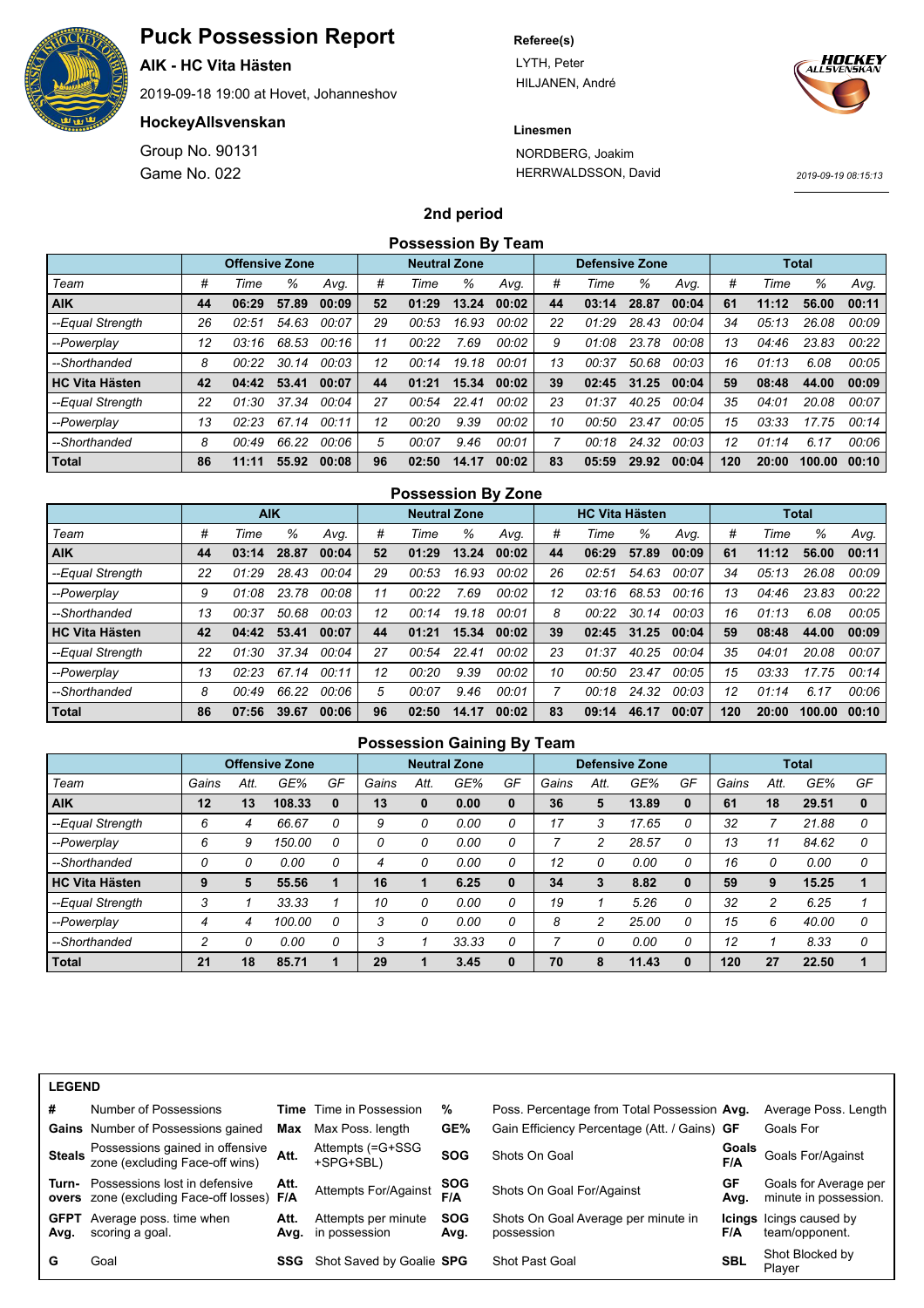

**AIK - HC Vita Hästen**

2019-09-18 19:00 at Hovet, Johanneshov

## **HockeyAllsvenskan**

Game No. 022 Group No. 90131

#### **Referee(s)**

LYTH, Peter HILJANEN, André



## **Linesmen**

NORDBERG, Joakim HERRWALDSSON, David

*2019-09-19 08:15:13*

## **3rd period**

|                       | <b>Possession By Team</b> |                       |       |       |    |                     |       |       |    |                       |       |       |     |       |              |       |
|-----------------------|---------------------------|-----------------------|-------|-------|----|---------------------|-------|-------|----|-----------------------|-------|-------|-----|-------|--------------|-------|
|                       |                           | <b>Offensive Zone</b> |       |       |    | <b>Neutral Zone</b> |       |       |    | <b>Defensive Zone</b> |       |       |     |       | <b>Total</b> |       |
| Team                  | #                         | Time                  | ℅     | Avq.  | #  | Time                | %     | Avg.  | #  | Time                  | ℅     | Avq.  | #   | Time  | %            | Avq.  |
| <b>AIK</b>            | 57                        | 08:24                 | 57.60 | 00:09 | 56 | 02:48               | 19.20 | 00:03 | 39 | 03:23                 | 23.20 | 00:05 | 56  | 14:35 | 72.92        | 00:16 |
| --Equal Strength      | 48                        | 06:27                 | 57.68 | 00:08 | 46 | 02:13               | 19.82 | 00:03 | 32 | 02:31                 | 22.50 | 00:05 | 48  | 11:11 | 55.92        | 00:14 |
| --Powerplay           | 10                        | 01:55                 | 64.61 | 00:12 |    | 00:20               | 11.24 | 00:03 | 5  | 00:43                 | 24.16 | 00:09 |     | 02:58 | 14.83        | 00:25 |
| --Shorthanded         |                           | 00:02                 | 7.69  | 00:02 | 3  | 00:15               | 57.69 | 00:05 | 2  | 00:09                 | 34.62 | 00:04 | 3   | 00:26 | 2.17         | 00:09 |
| <b>HC Vita Hästen</b> | 24                        | 01:57                 | 36.00 | 00:05 | 29 | 00:55               | 16.92 | 00:02 | 41 | 02:33                 | 47.08 | 00:04 | 51  | 05:25 | 27.08        | 00:06 |
| --Equal Strength      | 20                        | 01:29                 | 32.96 | 00:04 | 24 | 00:48               | 17.78 | 00:02 | 33 | 02:13                 | 49.26 | 00:04 | 42  | 04:30 | 22.50        | 00:06 |
| --Powerplay           | 2                         | 00:24                 | 82.76 | 00:12 | 2  | 00:02               | 6.90  | 00:01 | 2  | 00:03                 | 10.34 | 00:02 | 5   | 00:29 | 2.42         | 00:06 |
| --Shorthanded         | 2                         | 00:04                 | 15.38 | 00:02 | 3  | 00:05               | 19.23 | 00:02 | 6  | 00:17                 | 65.38 | 00:03 | 5   | 00:26 | 2.17         | 00:05 |
| <b>Total</b>          | 81                        | 10:21                 | 51.75 | 00:08 | 85 | 03:43               | 18.58 | 00:03 | 80 | 05:56                 | 29.67 | 00:04 | 107 | 20:00 | 100.00       | 00:11 |

|                       |    |            |       |       |    | <b>Possession By Zone</b> |       |       |                |                       |       |       |     |       |              |       |
|-----------------------|----|------------|-------|-------|----|---------------------------|-------|-------|----------------|-----------------------|-------|-------|-----|-------|--------------|-------|
|                       |    | <b>AIK</b> |       |       |    | <b>Neutral Zone</b>       |       |       |                | <b>HC Vita Hästen</b> |       |       |     |       | <b>Total</b> |       |
| Team                  | #  | Time       | %     | Avg.  | #  | Time                      | %     | Avq.  | #              | Time                  | %     | Avq.  | #   | Time  | %            | Avg.  |
| <b>AIK</b>            | 39 | 03:23      | 23.20 | 00:05 | 56 | 02:48                     | 19.20 | 00:03 | 57             | 08:24                 | 57.60 | 00:09 | 56  | 14:35 | 72.92        | 00:16 |
| --Equal Strength      | 32 | 02:31      | 22.50 | 00:05 | 46 | 02:13                     | 19.82 | 00:03 | 48             | 06:27                 | 57.68 | 00:08 | 48  | 11:11 | 55.92        | 00:14 |
| --Powerplay           | 5  | 00:43      | 24.16 | 00:09 |    | 00:20                     | 11.24 | 00:03 | 10             | 01:55                 | 64.61 | 00:12 |     | 02:58 | 14.83        | 00:25 |
| --Shorthanded         | 2  | 00:09      | 34.62 | 00:04 | 3  | 00:15                     | 57.69 | 00:05 |                | 00:02                 | 7.69  | 00:02 | 3   | 00:26 | 2.17         | 00:09 |
| <b>HC Vita Hästen</b> | 24 | 01:57      | 36.00 | 00:05 | 29 | 00:55                     | 16.92 | 00:02 | 41             | 02:33                 | 47.08 | 00:04 | 51  | 05:25 | 27.08        | 00:06 |
| --Equal Strength      | 20 | 01:29      | 32.96 | 00:04 | 24 | 00:48                     | 17.78 | 00:02 | 33             | 02:13                 | 49.26 | 00:04 | 42  | 04:30 | 22.50        | 00:06 |
| --Powerplay           | 2  | 00:24      | 82.76 | 00:12 | 2  | 00:02                     | 6.90  | 00:01 | $\overline{c}$ | 00:03                 | 10.34 | 00:02 | 5   | 00:29 | 2.42         | 00:06 |
| --Shorthanded         | 2  | 00:04      | 15.38 | 00:02 | 3  | 00:05                     | 19.23 | 00:02 | 6              | 00:17                 | 65.38 | 00:03 | 5   | 00:26 | 2.17         | 00:05 |
| Total                 | 63 | 05:20      | 26.67 | 00:05 | 85 | 03:43                     | 18.58 | 00:03 | 98             | 10:57                 | 54.75 | 00:07 | 107 | 20:00 | 100.00       | 00:11 |

| <b>Possession Gaining By Team</b> |       |      |                       |          |       |          |                     |    |       |          |                       |    |       |      |              |          |
|-----------------------------------|-------|------|-----------------------|----------|-------|----------|---------------------|----|-------|----------|-----------------------|----|-------|------|--------------|----------|
|                                   |       |      | <b>Offensive Zone</b> |          |       |          | <b>Neutral Zone</b> |    |       |          | <b>Defensive Zone</b> |    |       |      | <b>Total</b> |          |
| Team                              | Gains | Att. | GE%                   | GF       | Gains | Att.     | GE%                 | GF | Gains | Att.     | GE%                   | GF | Gains | Att. | GE%          | GF       |
| <b>AIK</b>                        | 24    | 19   | 79.17                 | $\bf{0}$ | 11    |          | 63.64               |    | 21    | 10       | 47.62                 | 0  | 56    | 36   | 64.29        |          |
| --Equal Strength                  | 20    | 14   | 70.00                 | 0        | 10    |          | 70.00               |    | 17    | 8        | 47.06                 | 0  | 47    | 29   | 61.70        |          |
| --Powerplay                       | 4     | 5    | 125.00                | 0        | 0     | 0        | 0.00                | 0  | 2     |          | 50.00                 | 0  | 6     | 6    | 100.00       | 0        |
| --Shorthanded                     | 0     | 0    | 0.00                  | 0        |       | 0        | 0.00                | 0  | 2     |          | 50.00                 | 0  |       |      | 33.33        | 0        |
| <b>HC Vita Hästen</b>             | 8     | 4    | 50.00                 | $\bf{0}$ | 6     |          | 16.67               | 0  | 37    | 5        | 13.51                 | 0  | 51    | 10   | 19.61        | $\bf{0}$ |
| --Equal Strength                  | 6     | 2    | 33.33                 | 0        | 4     |          | 25.00               | 0  | 31    | 5        | 16.13                 | 0  | 41    | 8    | 19.51        | 0        |
| --Powerplay                       | 2     | 2    | 100.00                | 0        | 2     | 0        | 0.00                | 0  |       | $\Omega$ | 0.00                  | 0  | 5     | 2    | 40.00        | 0        |
| --Shorthanded                     | 0     | 0    | 0.00                  | 0        | 0     | $\Omega$ | 0.00                | 0  | 5     | $\Omega$ | 0.00                  | 0  | 5     | 0    | 0.00         | 0        |
| <b>Total</b>                      | 32    | 23   | 71.88                 | $\bf{0}$ | 17    | 8        | 47.06               |    | 58    | 15       | 25.86                 | 0  | 107   | 46   | 42.99        | 1        |

| <b>LEGEND</b>       |                                                                                           |      |                                           |                    |                                                   |              |                                                  |
|---------------------|-------------------------------------------------------------------------------------------|------|-------------------------------------------|--------------------|---------------------------------------------------|--------------|--------------------------------------------------|
| #                   | Number of Possessions                                                                     |      | <b>Time</b> Time in Possession            | %                  | Poss. Percentage from Total Possession Avg.       |              | Average Poss. Length                             |
|                     | <b>Gains</b> Number of Possessions gained                                                 | Max  | Max Poss. length                          | GE%                | Gain Efficiency Percentage (Att. / Gains) GF      |              | Goals For                                        |
|                     | <b>Steals</b> Possessions gained in offensive<br>zone (excluding Face-off wins)           | Att. | Attempts (=G+SSG<br>+SPG+SBL)             | <b>SOG</b>         | Shots On Goal                                     | Goals<br>F/A | Goals For/Against                                |
| Turn-               | Possessions lost in defensive<br><b>overs</b> zone (excluding Face-off losses) <b>F/A</b> | Att. | Attempts For/Against                      | <b>SOG</b><br>F/A  | Shots On Goal For/Against                         | GF<br>Avg.   | Goals for Average per<br>minute in possession.   |
| <b>GFPT</b><br>Avg. | Average poss, time when<br>scoring a goal.                                                | Att. | Attempts per minute<br>Avg. in possession | <b>SOG</b><br>Avg. | Shots On Goal Average per minute in<br>possession | F/A          | <b>Icings</b> Icings caused by<br>team/opponent. |
| G                   | Goal                                                                                      | SSG  | Shot Saved by Goalie SPG                  |                    | <b>Shot Past Goal</b>                             | <b>SBL</b>   | Shot Blocked by<br>Player                        |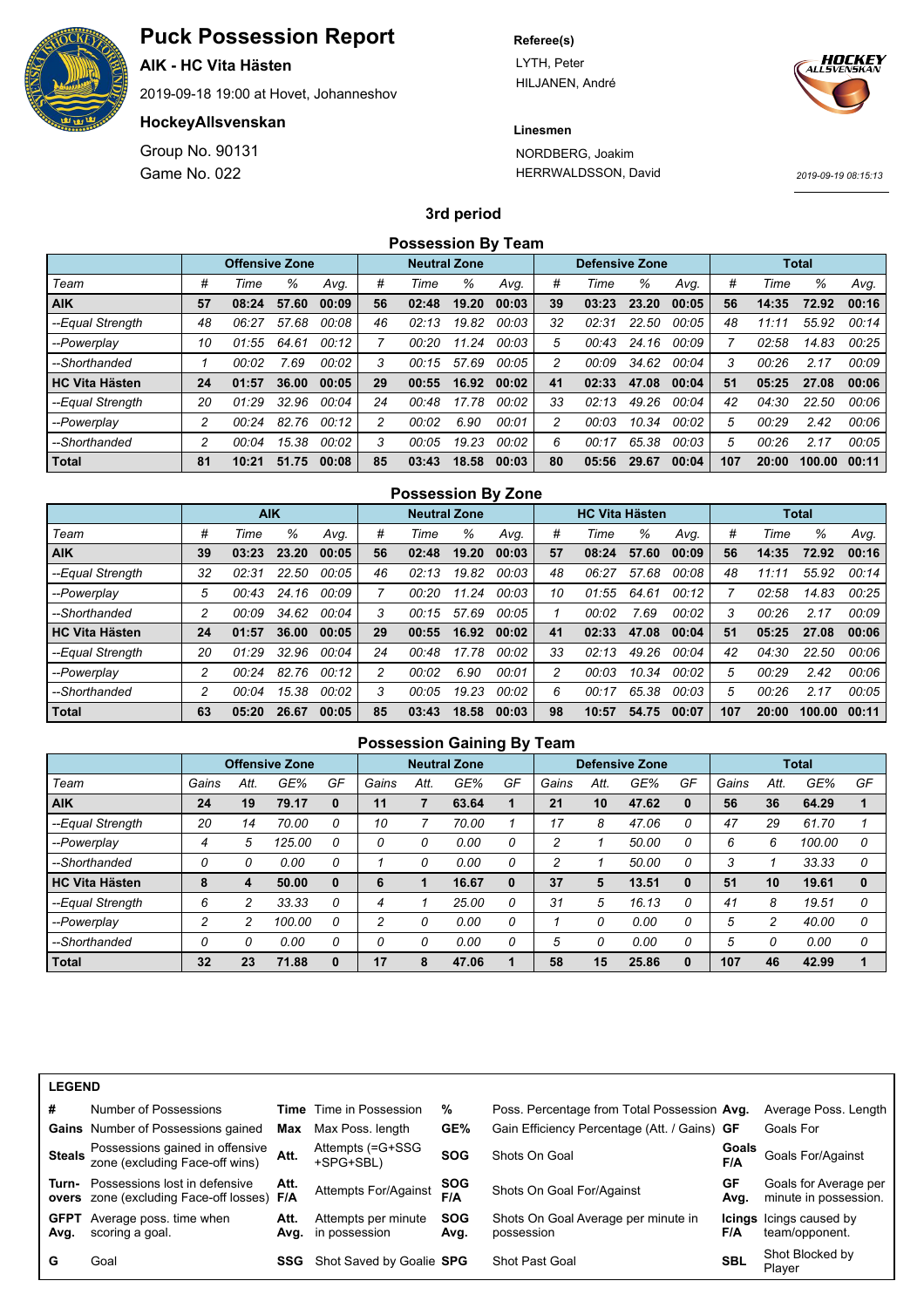![](_page_3_Picture_0.jpeg)

**AIK - HC Vita Hästen**

2019-09-18 19:00 at Hovet, Johanneshov

## **HockeyAllsvenskan**

Game No. 022 Group No. 90131

#### **Referee(s)**

LYTH, Peter HILJANEN, André

![](_page_3_Picture_8.jpeg)

**Linesmen**

NORDBERG, Joakim HERRWALDSSON, David

*2019-09-19 08:15:13*

## **Game Totals**

| <b>Possession By Team</b> |  |  |
|---------------------------|--|--|
|---------------------------|--|--|

|                       |     | <b>Offensive Zone</b> |       |       | <b>Neutral Zone</b> |       |       |       |     | <b>Defensive Zone</b> |       |       | <b>Total</b> |       |        |       |
|-----------------------|-----|-----------------------|-------|-------|---------------------|-------|-------|-------|-----|-----------------------|-------|-------|--------------|-------|--------|-------|
| Team                  | #   | Time                  | %     | Avq.  | #                   | Time  | %     | Avg.  | #   | Time                  | %     | Ava.  | #            | Time  | %      | Avg.  |
| <b>AIK</b>            | 152 | 21:27                 | 56.52 | 00:08 | 156                 | 05:47 | 15.24 | 00:02 | 129 | 10:43                 | 28.24 | 00:05 | 181          | 37:57 | 63.25  | 00:13 |
| --Equal Strength      | 120 | 14:43                 | 54.67 | 00:07 | 119                 | 04:31 | 16.78 | 00:02 | 96  | 07:41                 | 28.54 | 00:05 | 141          | 26:55 | 44.86  | 00:11 |
| --Powerplay           | 28  | 06:20                 | 67.62 | 00:14 | 22                  | 00:47 | 8.36  | 00:02 | 17  | 02:15                 | 24.02 | 00:08 | 25           | 09:22 | 15.61  | 00:22 |
| --Shorthanded         | 9   | 00:24                 | 24.00 | 00:03 | 15                  | 00:29 | 29.00 | 00:02 | 16  | 00:47                 | 47.00 | 00:03 | 20           | 01:40 | 2.78   | 00:05 |
| <b>HC Vita Hästen</b> | 106 | 09:45                 | 44.22 | 00:06 | 117                 | 03:41 | 16.70 | 00:02 | 126 | 08:37                 | 39.08 | 00:04 | 175          | 22:03 | 36.75  | 00:08 |
| --Equal Strength      | 77  | 05:44                 | 36.56 | 00:04 | 92                  | 03:01 | 19.23 | 00:02 | 98  | 06:56                 | 44.21 | 00:04 | 136          | 15:41 | 26.14  | 00:07 |
| --Powerplay           | 18  | 03:01                 | 69.62 | 00:10 | 15                  | 00:26 | 10.00 | 00:02 | 12  | 00:53                 | 20.38 | 00:04 | 22           | 04:20 | 7.22   | 00:12 |
| --Shorthanded         | 12  | 01:00                 | 49.18 | 00:05 | 10                  | 00:14 | 11.48 | 00:01 | 17  | 00:48                 | 39.34 | 00:03 | 21           | 02:02 | 3.39   | 00:06 |
| Total                 | 258 | 31:12                 | 52.00 | 00:07 | 273                 | 09:28 | 15.78 | 00:02 | 255 | 19:20                 | 32.22 | 00:05 | 356          | 60:00 | 100.00 | 00:10 |

|                       | <b>Possession By Zone</b> |            |       |       |                     |       |       |       |     |                       |       |       |              |       |        |       |
|-----------------------|---------------------------|------------|-------|-------|---------------------|-------|-------|-------|-----|-----------------------|-------|-------|--------------|-------|--------|-------|
|                       |                           | <b>AIK</b> |       |       | <b>Neutral Zone</b> |       |       |       |     | <b>HC Vita Hästen</b> |       |       | <b>Total</b> |       |        |       |
| Team                  | #                         | Time       | %     | Avq.  | #                   | Time  | %     | Avg.  | #   | Time                  | %     | Avg.  | #            | Time  | ℅      | Avg.  |
| <b>AIK</b>            | 129                       | 10:43      | 28.24 | 00:05 | 156                 | 05:47 | 15.24 | 00:02 | 152 | 21:27                 | 56.52 | 00:08 | 181          | 37:57 | 63.25  | 00:13 |
| --Equal Strength      | 96                        | 07:41      | 28.54 | 00:05 | 119                 | 04:31 | 16.78 | 00:02 | 120 | 14:43                 | 54.67 | 00:07 | 141          | 26:55 | 44.86  | 00:11 |
| --Powerplay           | 17                        | 02:15      | 24.02 | 00:08 | 22                  | 00:47 | 8.36  | 00:02 | 28  | 06:20                 | 67.62 | 00:14 | 25           | 09:22 | 15.61  | 00:22 |
| --Shorthanded         | 16                        | 00:47      | 47.00 | 00:03 | 15                  | 00:29 | 29.00 | 00:02 | 9   | 00:24                 | 24.00 | 00:03 | 20           | 01:40 | 2.78   | 00:05 |
| <b>HC Vita Hästen</b> | 106                       | 09:45      | 44.22 | 00:06 | 117                 | 03:41 | 16.70 | 00:02 | 126 | 08:37                 | 39.08 | 00:04 | 175          | 22:03 | 36.75  | 00:08 |
| --Equal Strength      | 77                        | 05:44      | 36.56 | 00:04 | 92                  | 03:01 | 19.23 | 00:02 | 98  | 06:56                 | 44.21 | 00:04 | 136          | 15:41 | 26.14  | 00:07 |
| --Powerplay           | 18                        | 03:01      | 69.62 | 00:10 | 15                  | 00:26 | 10.00 | 00:02 | 12  | 00:53                 | 20.38 | 00:04 | 22           | 04:20 | 7.22   | 00:12 |
| --Shorthanded         | 12                        | 01:00      | 49.18 | 00:05 | 10                  | 00:14 | 11.48 | 00:01 | 17  | 00:48                 | 39.34 | 00:03 | 21           | 02:02 | 3.39   | 00:06 |
| <b>Total</b>          | 235                       | 20:28      | 34.11 | 00:05 | 273                 | 09:28 | 15.78 | 00:02 | 278 | 30:04                 | 50.11 | 00:06 | 356          | 60:00 | 100.00 | 00:10 |

## **Possession Gaining By Team**

|                       |       |      | <b>Offensive Zone</b> |                |       |      | <b>Neutral Zone</b> |    |       |      | <b>Defensive Zone</b> |    |       |      | <b>Total</b> |              |
|-----------------------|-------|------|-----------------------|----------------|-------|------|---------------------|----|-------|------|-----------------------|----|-------|------|--------------|--------------|
| Team                  | Gains | Att. | GE%                   | GF             | Gains | Att. | GE%                 | GF | Gains | Att. | GE%                   | GF | Gains | Att. | GE%          | GF           |
| <b>AIK</b>            | 55    | 43   | 78.18                 | $\bf{0}$       | 31    |      | 22.58               |    | 95    | 24   | 25.26                 |    | 181   | 74   | 40.88        |              |
| --Equal Strength      | 42    | 26   | 61.90                 | 0              | 26    |      | 26.92               |    | 69    | 17   | 24.64                 | 0  | 137   | 50   | 36.50        |              |
| --Powerplay           | 13    | 17   | 130.77                | 0              |       | 0    | 0.00                | 0  | 11    | 6    | 54.55                 | 0  | 24    | 23   | 95.83        | 0            |
| --Shorthanded         | 0     | 0    | 0.00                  | 0              | 5     | 0    | 0.00                | 0  | 15    |      | 6.67                  | 0  | 20    |      | 5.00         | 0            |
| <b>HC Vita Hästen</b> | 28    | 15   | 53.57                 | $\overline{2}$ | 36    | 6    | 16.67               | 0  | 111   | 13   | 11.71                 | 0  | 175   | 34   | 19.43        | $\mathbf{2}$ |
| --Equal Strength      | 18    |      | 38.89                 | 2              | 28    | 5    | 17.86               | 0  | 86    | 11   | 12.79                 | 0  | 132   | 23   | 17.42        |              |
| --Powerplay           | 8     | 8    | 100.00                | 0              | 5     | 0    | 0.00                | 0  | 9     | າ    | 22.22                 | 0  | 22    | 10   | 45.45        |              |
| --Shorthanded         | 2     | 0    | 0.00                  | 0              | 3     |      | 33.33               | 0  | 16    |      | 0.00                  | 0  | 21    |      | 4.76         | 0            |
| <b>Total</b>          | 83    | 58   | 69.88                 | $\mathbf{2}$   | 67    | 13   | 19.40               |    | 206   | 37   | 17.96                 |    | 356   | 108  | 30.34        |              |

| #                   | Number of Possessions                                                                    |      | <b>Time</b> Time in Possession            | %                  | Poss. Percentage from Total Possession Avg.       |              | Average Poss. Length                             |
|---------------------|------------------------------------------------------------------------------------------|------|-------------------------------------------|--------------------|---------------------------------------------------|--------------|--------------------------------------------------|
|                     | <b>Gains</b> Number of Possessions gained                                                | Max  | Max Poss. length                          | GE%                | Gain Efficiency Percentage (Att. / Gains) GF      |              | Goals For                                        |
|                     | Steals Possessions gained in offensive<br>zone (excluding Face-off wins) Att.            |      | Attempts (=G+SSG<br>+SPG+SBL)             | <b>SOG</b>         | Shots On Goal                                     | Goals<br>F/A | Goals For/Against                                |
|                     | <b>Turn-</b> Possessions lost in defensive<br>overs zone (excluding Face-off losses) F/A | Att. | Attempts For/Against                      | SOG<br>F/A         | Shots On Goal For/Against                         | GF<br>Avg.   | Goals for Average per<br>minute in possession.   |
| <b>GFPT</b><br>Avg. | Average poss. time when<br>scoring a goal.                                               | Att. | Attempts per minute<br>Avg. in possession | <b>SOG</b><br>Avg. | Shots On Goal Average per minute in<br>possession | F/A          | <b>Icings</b> Icings caused by<br>team/opponent. |
| G                   | Goal                                                                                     | SSG  | Shot Saved by Goalie SPG                  |                    | <b>Shot Past Goal</b>                             | <b>SBL</b>   | Shot Blocked by<br>Plaver                        |